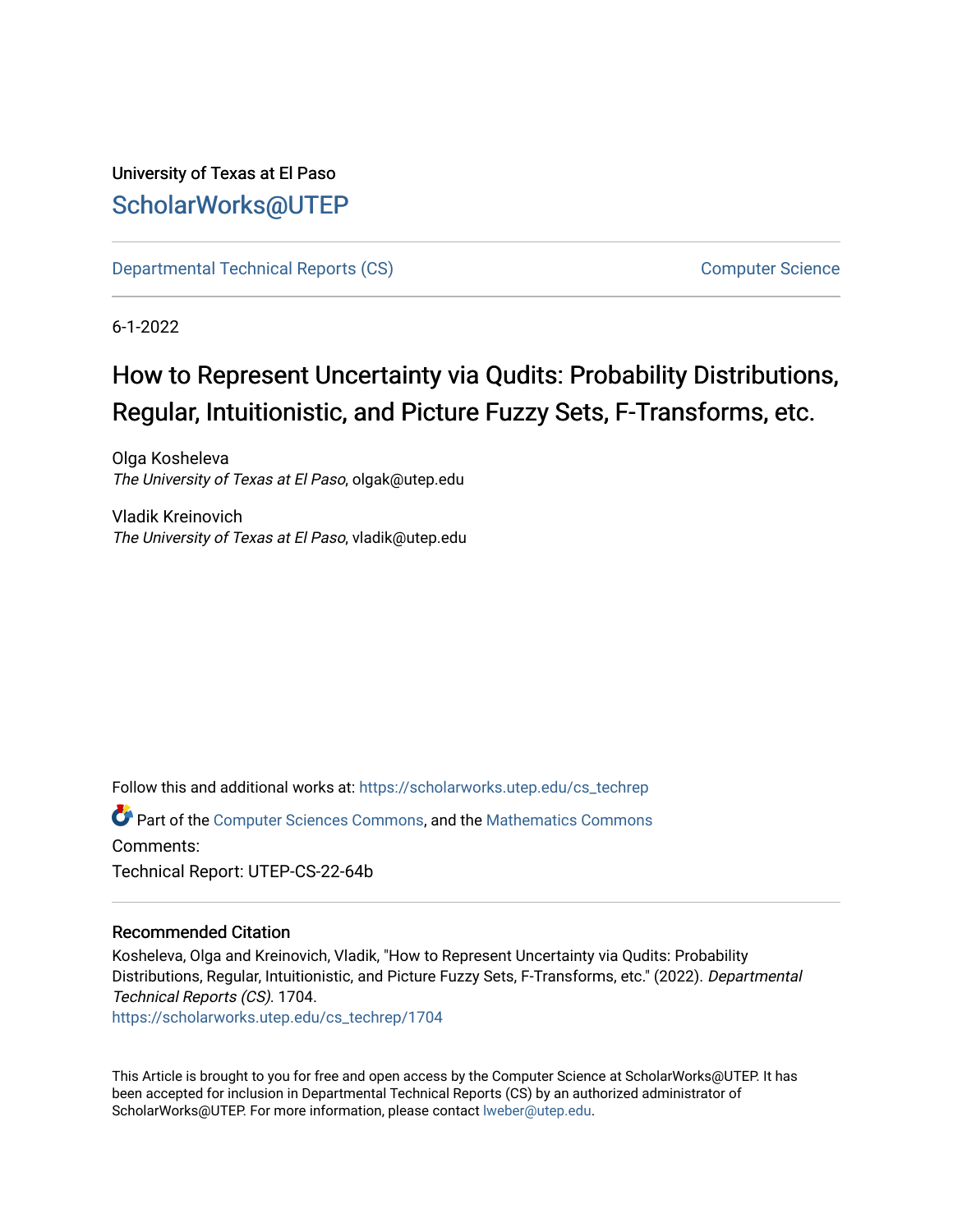Notes on Intuitionistic Fuzzy Sets Print ISSN 1310–4926, Online ISSN 2367–8283 Vol. XX, XXXX, No. X, XX–XX

## How to Represent Uncertainty via Qudits: Probability Distributions, Regular, Intuitionistic, and Picture Fuzzy Sets, F-Transforms, etc.

Olga Kosheleva<sup>1</sup> and Vladik Kreinovich<sup>2</sup>

 $<sup>1</sup>$  Department of Teacher Education, University of Texas at El Paso</sup> 500 W. University, El Paso, Texas 79968, USA e-mail: olgak@utep.edu

<sup>2</sup> Department of Computer Science, University of Texas at El Paso 500 W. University, El Paso, Texas 79968, USA e-mail: vladik@utep.edu

Received: 27 May 2022 Revised: 11 June 2021 Accepted: DD Month YYYY

Abstract: While modern computers are fast, there are still many important practical situations in which we need even faster computations. It turns out that, due to the fact that the speed of all communications is limited by the speed of light, the only way to make computers drastically faster is to drastically decrease the size of computer's components. When we decrease their size to sizes comparable with micro-sizes of individual molecules, it becomes necessary to take into account specific physics of the micro-world – known as quantum physics. Traditional approach to designing quantum computers – i.e., computers that take effect of quantum physics into account – was based on using quantum analogies of bits (2-state systems). However, it has recently been shown that the use of multi-state quantum systems – called qudits – can make quantum computers even more efficient.

When processing data, it is important to take into account that in practice, data always comes with uncertainty. In this paper, we analyze how to represent different types of uncertainty by qudits.

Keywords: Quantum computing, qudits, uncertainty, fuzzy, intuitionistic fuzzy, picture fuzzy, probabilistic uncertainty, F-transform.

AMS Classification: 68Q12, 81P68, 03B52, 03E72, 68T27, 68T37.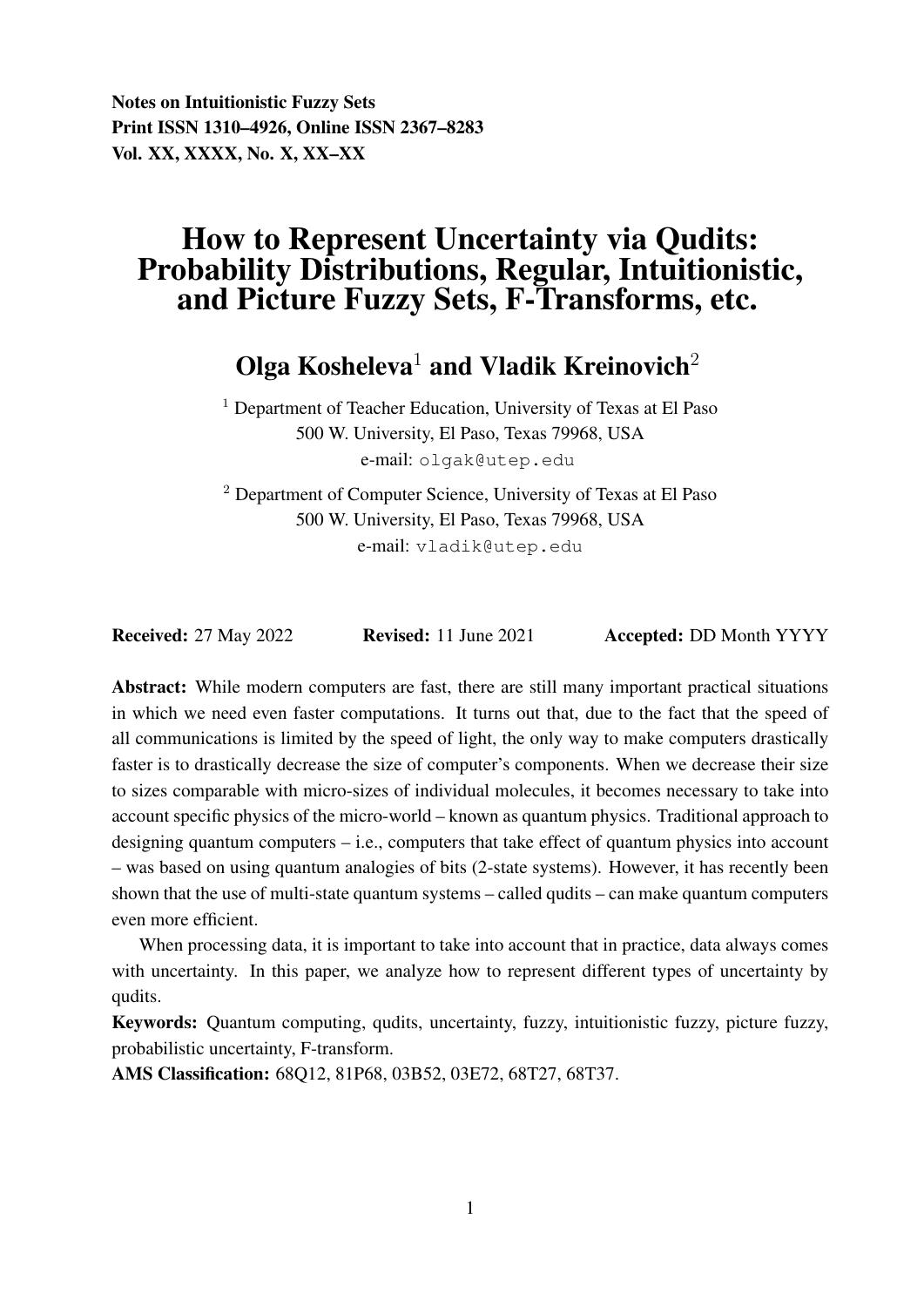## 1 Outline

Why qudits: in brief. The need for faster computations necessitates the need to make computer components smaller and smallest – and the smaller we make them, the more important is to take quantum effects into account. From this viewpoint, quantum computing – computing on devices for which we need to take quantum effects into account – is inevitable. Traditional quantum computing techniques are based on qubits – quantum analogues of 2-state components (bits). However, lately, it has been shown that it is often beneficial to use quantum analogues of  $d$ -state components for d > 2. Such analogues are known as *qudits.*

Why uncertainty: in brief. Input to computations comes from measurements and expert estimates. In both cases, the values we submit to algorithms are known with uncertainty. In this paper, we analyze how different types of uncertainty can be represented in the qudit form.

The structure of the paper. The structure of the paper is as follows. In Section 2, we explain how the need to speed up computations leads to quantum computing. In Section 3, we explain what are qudits, and in Section 4, we explain how qudits can be used to represent different types of uncertainty.

## 2 Why Quantum Computing

We need faster computers. While modern computers are very fast, there are still many practical problem for which their computation speed is not enough. An example of such a problem is tornado prediction. Just like we can reasonably accurately predict tomorrow's weather – by spending several hours on a high-performance computer, we can also predict, by spending the same computation time, in what direction a tornado will turn in the next 15 minutes. For predicting weather, several hours of computing still result in a prediction being ahead of the actual event, but for tornados, this computation time makes no sense: by the time we have our predictions, the tornado will already have turned.

To solve such problems, we need faster computations.

To make computers faster, we need to make their components smaller. How can we make computers faster? The speed of current computers is limited – somewhat surprisingly – by fundamental physics: namely, by the fact that, according to physics, no process can be faster than the speed of light; see, e.g., [7, 22]. For a usual laptop of approximately 30 cm size, the fastest way to send a signal from one of its sides to another one can be obtained if we divide 30 cm by the speed of light – which is approximately 300 000 km/sec. As a result, we get one nanosecond  $-10^{-9}$  of a second. During this time, a usual 4GHz computer – i.e., a computer that performs 4 operations per nanosecond – will already perform 4 operations.

From this viewpoint, the only way to drastically speed up computations is to drastically shrink the computer – and thus, to drastically shrink all its components.

Enter quantum effects. The current computer cells are already almost the size of a few thousands of molecules. So if we drastically shrink them, their size will be comparable to a molecule size. To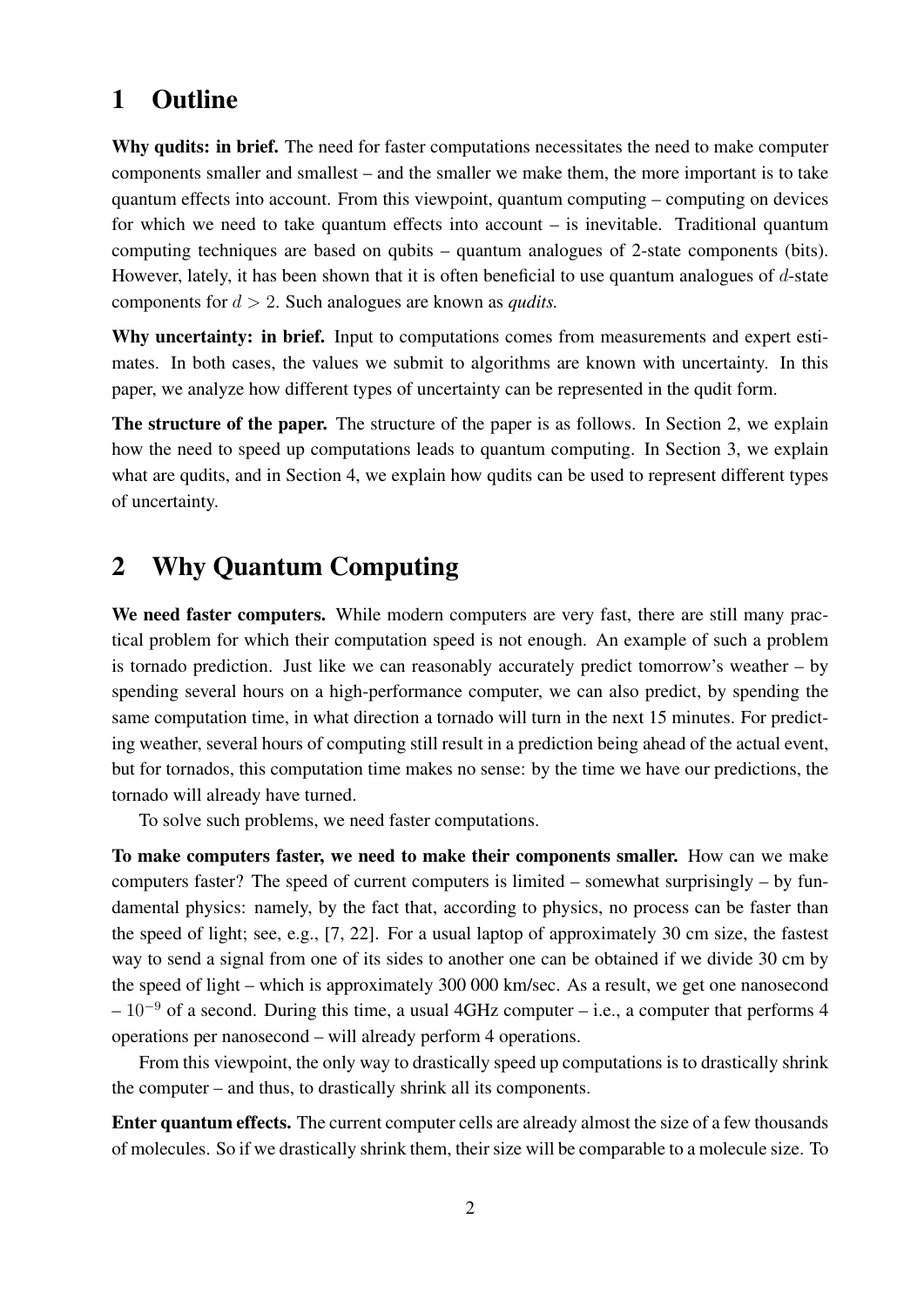describe objects at such micro-size, it is no longer sufficient to use the usual Newton's mechanics – it is necessary to take into account effects of quantum physics – the physics of micro-world; see, e.g., [7, 22]. And this is exactly what is called *quantum computing* – computing with devices whose performance cannot be described without taking quantum effects into account.

Quantum computing: from necessary evil to spectacular (and scary) promises. At first, computer engineers viewed these quantum effects purely negatively. For example, in quantum physics, results can only predicted with some probabilities, which is a big problem when we want to design a computer that returns the same (correct) answer every time. However, later, scientists learned how to "tame" these probabilities and come up with deterministic devices.

Moreover, it turns out that in many cases, the specific formulas describing quantum-based probabilistic uncertainty can speed up computations even more; see, e.g., [12]. For example, by using quantum computing, we can find, in an unsorted  $n$ -element list, an element with a desired property in time proportional to  $\sqrt{n}$  – which in non-quantum case, we cannot do it faster than in n computational steps: indeed, if we do not check all  $n$  elements, we may miss the desired element.

An even more drastic speedup is attained for the problem of representing a given integer as a product of prime numbers:

- with quantum computing, we can do it in feasible time,
- while for non-quantum computing the only available algorithms require computation time that grows exponentially with the number's length and thus, for 100-digit numbers becomes larger than the lifetime of the Universe.

This example is very important, because all modern computer encryption algorithms – that make our communications private – are based on the difficulty of finding prime factors. So, when quantum computers will appear, all our supposedly secret messages will be available to everyone.

## 3 From Qubits to Qudits

To describe what are qubits and qudits, let us recall the necessary facts from quantum physics; for details, see, e.g., [7, 22].

States in quantum physics. A specific feature of quantum physics is that for every set of classical states s, ..., s' – which in quantum physics are denoted as  $|s\rangle$ , ...,  $|s'\rangle$  – we can have *superpositions* of these states, i.e., states of the form

$$
c_s|s\rangle + \ldots + c_{s'}|s'\rangle,
$$

where  $c_s$ , ...,  $c_{s'}$  are complex numbers for which  $|c_s|^2 + \ldots + |c_{s'}|^2 = 1$ .

Independent systems in quantum physics. If we have two independent objects, the first one with classical states  $s, \ldots, s'$ , and the second one with the states  $t, \ldots, t'$ , and the first one is in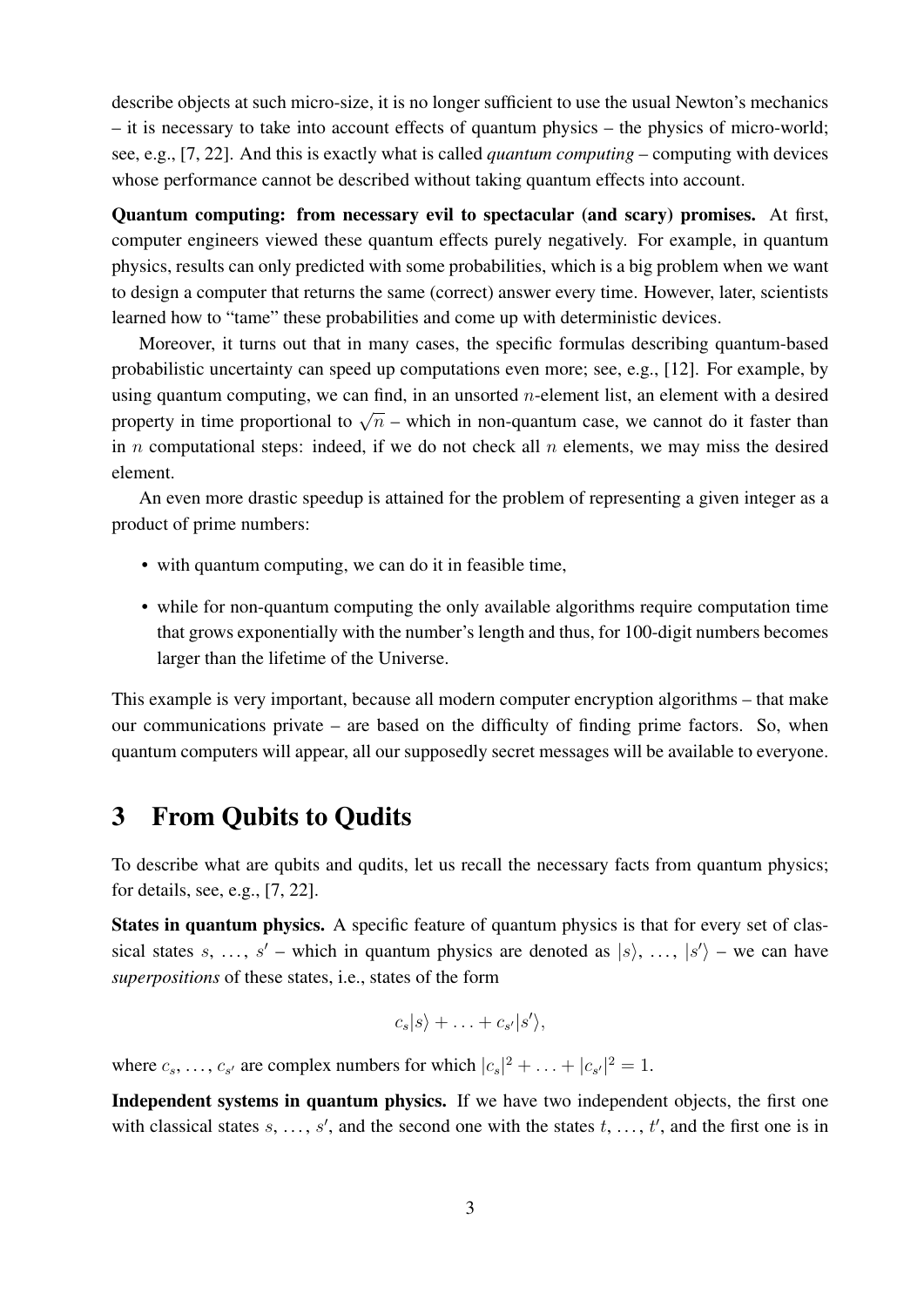the state  $c_s|s\rangle + \ldots + c_{s'}|s'\rangle$ , while the second one is in the state  $c'_t|t\rangle + \ldots + c'_{t'}|t'\rangle$ , then the system composed of these two objects is in the state

 $c_s \cdot c'_t | s', t \rangle + \ldots + c_s \cdot c'_{t'} | s, t' \rangle + \ldots + c_{s'} \cdot c'_t | s, t \rangle + \ldots + c_{s'} \cdot c'_{t'} | s', t' \rangle.$ 

This joint state is called a *tensor product* of the states of these two systems.

**Measurements in quantum physics.** In general, if in the superposition state  $c_s|s\rangle + \ldots + c_{s'}|s'\rangle$ , we measure the state of the system:

- we will get  $|s\rangle$  with probability  $|c_s|^2$ , ..., and
- we will get  $|s'\rangle$  with probability  $|c_{s'}|^2$ .

The fact that we always get exactly one of these possible results implies that the sum of these probabilities should be equal to 1 – which explains the above condition on the coefficient

$$
c_s,\ldots,c_{s'}.
$$

Enter qubits. Most computers are based on the binary system, its components are 2-state components corresponding to binary (0 or 1) digits known as *bits*. So naturally, most current quantum computing schemes are based on using quantum analogues of bits, known as *qubits*.

In particular, since a bit has two states 0 and 1, a general state of a qubit is the state

$$
c_0|0\rangle + c_1|1\rangle,
$$

where  $c_0$  and  $c_1$  are complex numbers for which

$$
|c_0|^2 + |c_1|^2 = 1.
$$

Traditional approach to implementing qubits. Because of the emphasis on qubits, to implement quantum computing, researchers find quantum systems that can be in several different classical states – e.g., ions – and select one of these states as 0 and another one as 1.

In this usual design of quantum computers, all other classical states – and ions and other physical quantum systems can be in many possible classical states – are not used.

Enter qudits. To further increase efficiency, a natural idea is thus to utilize these additional states. Namely, if we have d different states – which we can mark as states  $0, 1, \ldots, d - 1$  – then a general quantum state of this system has the form

$$
c_0|0\rangle + c_1|1\rangle + \ldots + c_{d-1}|d-1\rangle,
$$

where  $|c_0|^2 + |c_1|^2 + \ldots + |c_{d-1}|^2 = 1$ . The states 0, 1, ...,  $d-1$  can be naturally labeled by the d-base digits. Because of this labeling, the corresponding quantum states are called *quantum* d*-base digits*, or *qudits*, for short.

It has been shown that the use of qudits can indeed further speed up quantum computations; see, e.g., [2, 3, 8, 16].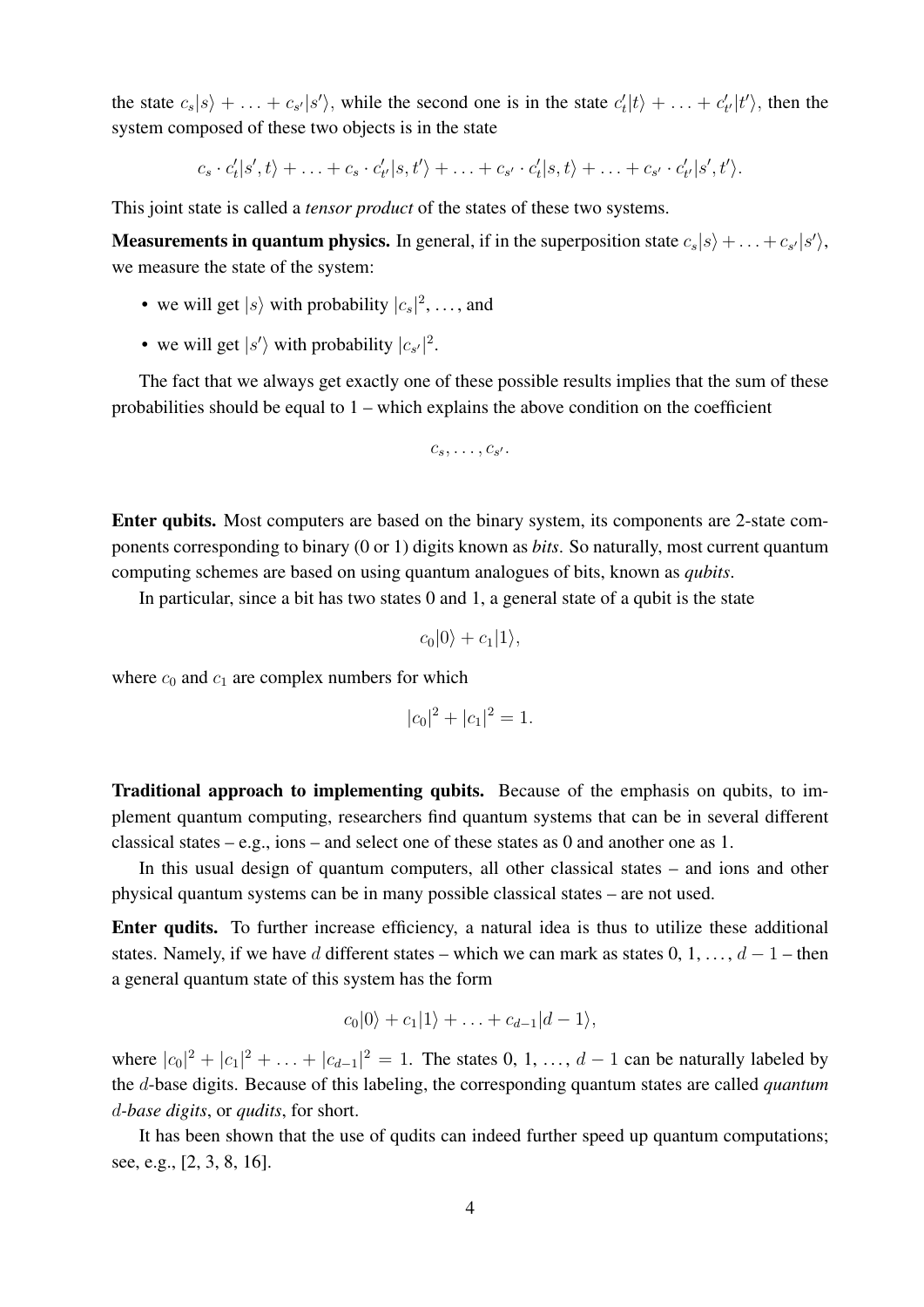# 4 How Qudits Can Be Used to Represent Different Types of **Uncertainty**

Need to represent uncertainty by qudits. Input to computations comes from measurements and expert estimates. In both cases, the values we submit to algorithms are known with uncertainty. It is therefore desirable to represent the corresponding uncertainty in the form appropriate for quantum computing  $-i.e.,$  by using qudits – or at least by using their particular case of qubits.

In this section, we will show that many types of uncertainty information can indeed be naturally represented in this form.

Case of probabilistic uncertainty. Let us start with the most traditional type of uncertainty – *probabilistic* uncertainty; see, e.g., [21]. In general, such an uncertainty means that we have several (n) alternatives – which we can denote by 0, 1, ...,  $n-1$  – and for each alternative i, we know its probability  $p_i$ . These probabilities should add up to 1:  $p_0+p_1+\ldots+p_{n-1}=1$ . A natural qudit representation of this uncertainty means using a qudit with  $d = n$  and taking  $c_i = \sqrt{p_i}$ . For these coefficients, the condition  $|c_0|^2 + |c_1|^2 + \ldots = 1$  takes the form  $p_0 + p_1 + \ldots = 1$  and is, thus, automatically satisfied.

If we have such qudit representations

$$
c_0|0\rangle + \ldots + c_{n-1}|n-1\rangle
$$

and

$$
c'_0|0'\rangle + \ldots + c'_{m-1}|(m-1)'\rangle
$$

of two independent probabilistic objects, with probabilities  $p_0, \ldots, p_{n-1}$ , and  $q_0, \ldots, q_{m-1}$ , then, as one can easily see, the system consisting of these two objects is represented by the tensor product of these two qudit states. Indeed, for  $c_i = \sqrt{p_i}$  and  $c'_j = \sqrt{q_j}$ , the probability  $|c_i \cdot c'_j|^2$  of getting the state  $|i, j\rangle$  is indeed equal to the independence-based value  $p_i \cdot q_j$ .

Case of fuzzy uncertainty: first idea. In the *fuzzy* case (see, e.g., [4, 9, 10, 11, 15, 24]), for each of n alternatives, we have a degree  $\mu_i \in [0, 1]$  with the condition that  $\max(\mu_0, \mu_1, \dots, \mu_{n-1}) =$ 1. In this case, there seems to be no sequence of numbers that adds to 1. To come up with such a sequence, we can use the fact – many times emphasized by Zadeh – that both fuzzy and probabilistic uncertainty can come from the same set of observations, the only difference is in the normalization:

- in the probabilistic case, we normalize so that the sum is equal to 1, while
- in the fuzzy case, we normalize so that the largest value is equal to 1.

This way, we have a natural way to transform probabilities into fuzzy degrees and vice versa:

• if we know the probabilities  $p_i$ , then normalization-to-maximum transforms these values into fuzzy degrees: m

$$
\mu_i = \frac{p_i}{\max(p_0, p_1, \ldots, p_{n-1})};
$$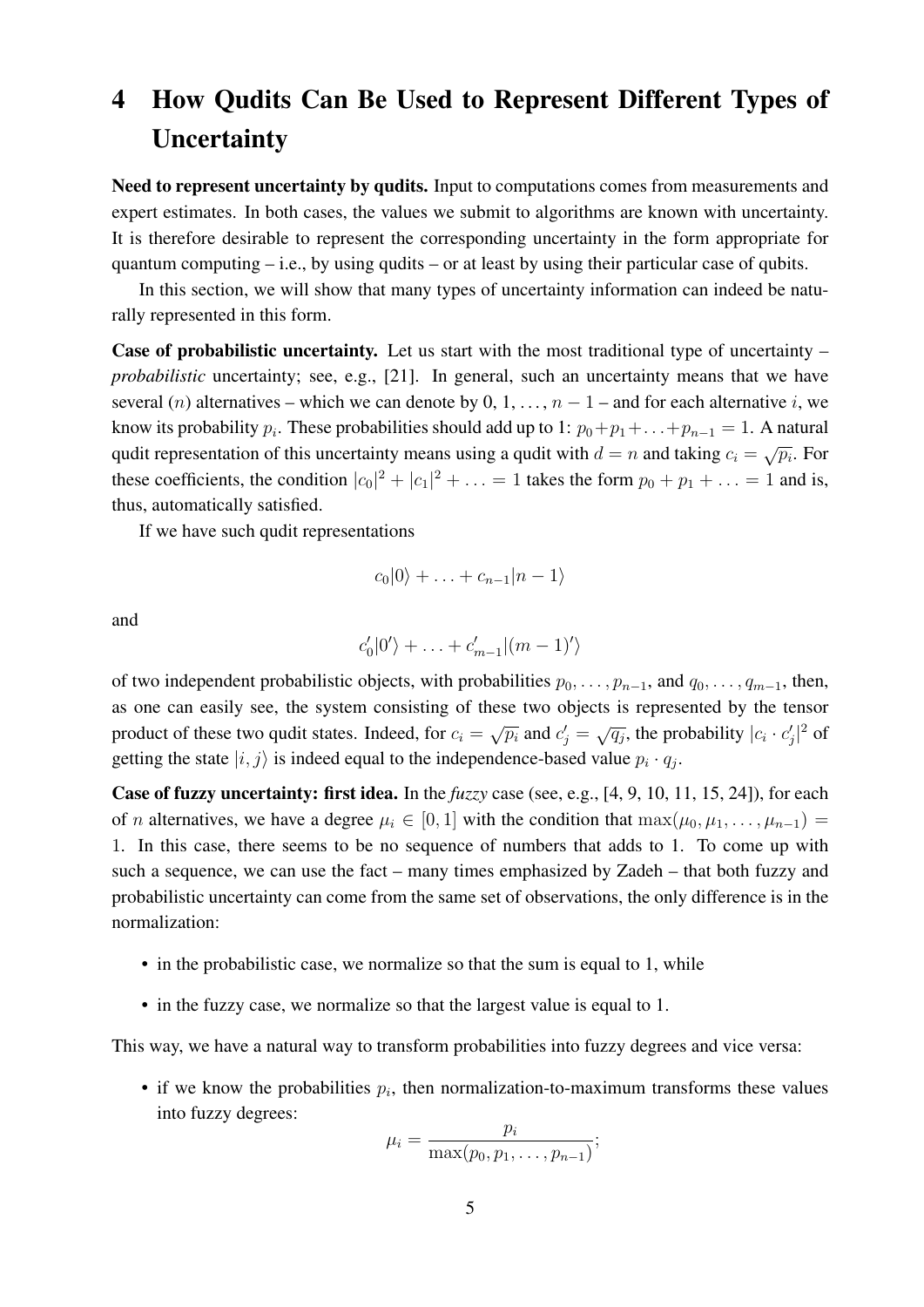• similarly, if we know fuzzy degrees  $\mu_i$ , then normalization-to-sum transforms these values into probabilities:

$$
p_i = \frac{\mu_i}{\mu_0 + \mu_1 + \ldots + \mu_{n-1}}.
$$

So, a natural way to use qudits to represent fuzzy information  $\mu_0, \mu_1, \ldots$  is:

- to transform this information into the probabilistic form, and then
- use the above qudit-based representation of probabilities.

Case of fuzzy uncertainty: alternative idea. An alternative idea is to use the fact that in the traditional fuzzy logic, the degree  $d_+$  to which a statement S is true and the degree  $d_-$  to which this statement is false add up to 1.

Thus, we can represent such a pair of degrees by a qubit in which  $c_0 = \sqrt{d_+}$  and  $c_1 = \sqrt{d_-}$ .

Case of intuitionistic fuzzy logic. The alternative idea can also be naturally extended to *intuitionistic* fuzzy degrees (see, e.g., [1, 23]), were  $d_{+} + d_{-} \leq 1$ , and thus, we have  $d_{+} + d_{-} + d_{0} = 1$ , where  $d_0 \stackrel{\text{def}}{=} 1 - d_+ - d_-$  is the degree of indifference. To represent such degrees, it is reasonable to use 3-state qudit states  $c_0|0\rangle + c_1|1\rangle + c_2|2\rangle$  with  $c_0 = \sqrt{d_+}$ ,  $c_1 = \sqrt{d_-}$ , and  $c_2 = \sqrt{d_0}$ .

Such a representation is even more natural in intuitionistic fuzzy logic of second type [1, 23] (also known as Pythagorean fuzzy logic [6]), where the degrees  $d_+$  and  $d_-$  are related by a formula  $d_+^2 + d_2^1 =$ . In this case, we can take  $c_0 = d_+$  and  $c_1 = d_-$ .

Case of picture fuzzy logic. A similar representation is possible to *picture fuzzy degrees* (see, e.g., [5]) in which  $d_+ + d_- + d_0 \le 1$  and thus,  $d_+ + d_- + d_0 = d_u = 1$ , where  $d_u \stackrel{\text{def}}{=} 1 - d_+ - d_- - d_0$ is the additional degree. To represent such degrees, it is reasonable to use 4-state qudit states  $|c_0|0\rangle + c_1|1\rangle + c_2|2\rangle + c_3|3\rangle$  with  $c_0 = \sqrt{d_+}, c_1 = \sqrt{d_-}, c_2 =$ √  $\overline{d_0}$ , and  $c_3 =$ √  $\overline{d_u}$ .

Case of F-transforms. Finally, a useful notion of *F-transform* (see, e.g., [13, 14, 17, 18, 19, 20]) is based on considering families of membership functions  $A_0(x), \ldots, A_{n-1}(x)$  for which, for each x, we have  $A_0(x) + \ldots + A_{n-1}(x) = 1$ . Thus, for each x, we can describe the values of all n basic membership functions by using an *n*-state qudit with  $c_i = \sqrt{A_i(x)}$ .

Important comment. It is important to mention that in all these example, we can decrease the number of needed qudit states in half if, instead of considering only real-valued coefficients  $c_i$  – as in the current quantum computing algorithms – we allow general complex-valued coefficients  $c_i = a_i + b_i \cdot i$ , where  $i \stackrel{\text{def}}{=} \sqrt{ }$  $\overline{-1}$ . In these terms, since  $|a + b \cdot i|^2 = |a|^2 + |b|^2$ , the condition that  $|c_0|^2 + \ldots + |c_{d-1}|^2 = 1$  takes the form

$$
|a_0|^2 + |b_0|^2 + \ldots + |a_{d-1}|^2 + |b_{d-1}|^2 = 1.
$$

So, e.g., to represent a general picture degree, it is sufficient to use a 2-state qubit

$$
c_0|0\rangle + c_1|1\rangle = (a_0 + b_0 \cdot i)|0\rangle + (a_1 + b_1 \cdot i)|1\rangle
$$

with  $a_0 = \sqrt{d_+}, b_0 = \sqrt{d_-}, a_1 =$ √  $\overline{d_0}$ , and  $b_1 =$ √  $\overline{d_u}$ .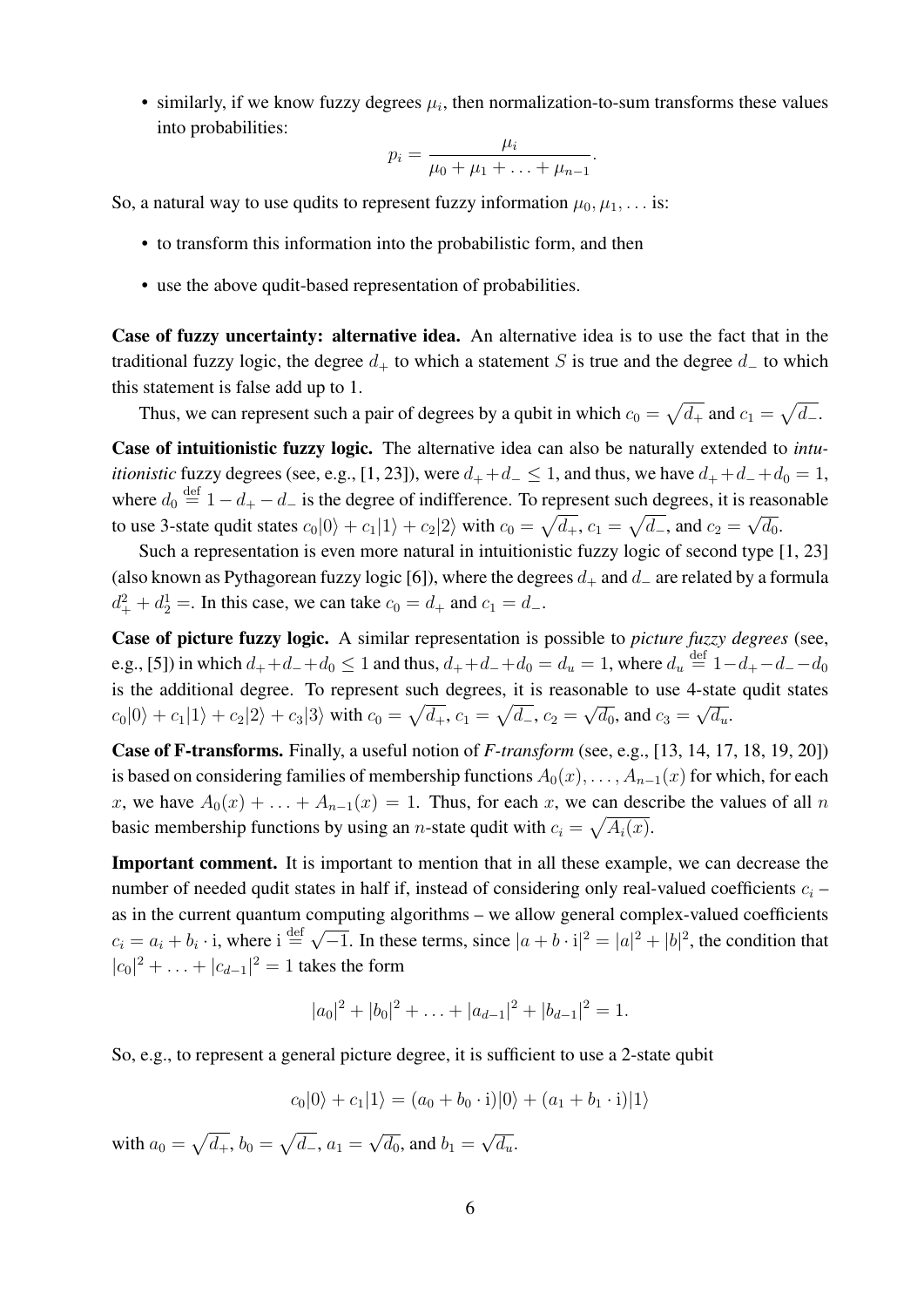## Acknowledgements

This work was supported in part by the National Science Foundation grants 1623190 (A Model of Change for Preparing a New Generation for Professional Practice in Computer Science), and HRD-1834620 and HRD-2034030 (CAHSI Includes), and by the AT&T Fellowship in Information Technology.

It was also supported by the program of the development of the Scientific-Educational Mathematical Center of Volga Federal District No. 075-02-2020-1478, and by a grant from the Hungarian National Research, Development and Innovation Office (NRDI).

The authors are greatly thankful to Krassimir Atanassov for his encouragement.

## **References**

- [1] Atanassov, K. (1999) *Intuitionistic Fuzzy Sets: Theory and Applications*, Springer-Verlag, Berlin, Heidelberg.
- [2] Baker, J. M., & Chong, F. T. (2021) Emerging technologies for quantum computing", *IEEE Micro*, 41(5), 41–47.
- [3] Baker, J. M., Duckering, C., & Chong, F. T. (2020) Efficient quantum circuit decompositions via intermediate qudits, *Proceedings of the IEEE 50th International Symposium on Multiple-Valued Logic ISMVL'2020*, Miyazaki, Japan, November 9–11, 2020, 303–308.
- [4] Belohlavek, R., Dauben, J. W., & Klir, G. J. (2017) *Fuzzy Logic and Mathematics: A Historical Perspective*, Oxford University Press, New York.
- [5] Cuong, B. C., & Kreinovich, V. (2013) Picture Fuzzy Sets a new concept for computational intelligence problems, *Proceedings of the Third World Congress on Information and Communication Technologies WICT'2013*, Hanoi, Vietnam, December 15–18, 2013, 1–6.
- [6] Dick, S., Yager, R., & Yazdanbakhsh, O. (2016) On Pythagorean and complex fuzzy set operations, *IEEE Transactions on Fuzzy Systems*, 24(5), 1009–1021.
- [7] Feynman, R., Leighton, R., & Sands, M. (2005) *The Feynman Lectures on Physics*, Addison Wesley, Boston, Massachusetts.
- [8] Gokhale, P., Baker, J. M., Duckering, C., Brown, N. C., Brown, K. R., & Chong, F. T. (2019) Asymptotic improvements to quantum circuits via qutrits, *Proceedings of the 46th International Symposium on Computer Architecture ISCA'19*, Phoenix, Arizona, June 22– 26, 2019, 554–566.
- [9] Klir, G., & Yuan, B. (1995) *Fuzzy Sets and Fuzzy Logic*, Prentice Hall, Upper Saddle River, New Jersey.
- [10] Mendel, J. M. (2017) *Uncertain Rule-Based Fuzzy Systems: Introduction and New Directions*, Springer, Cham, Switzerland.